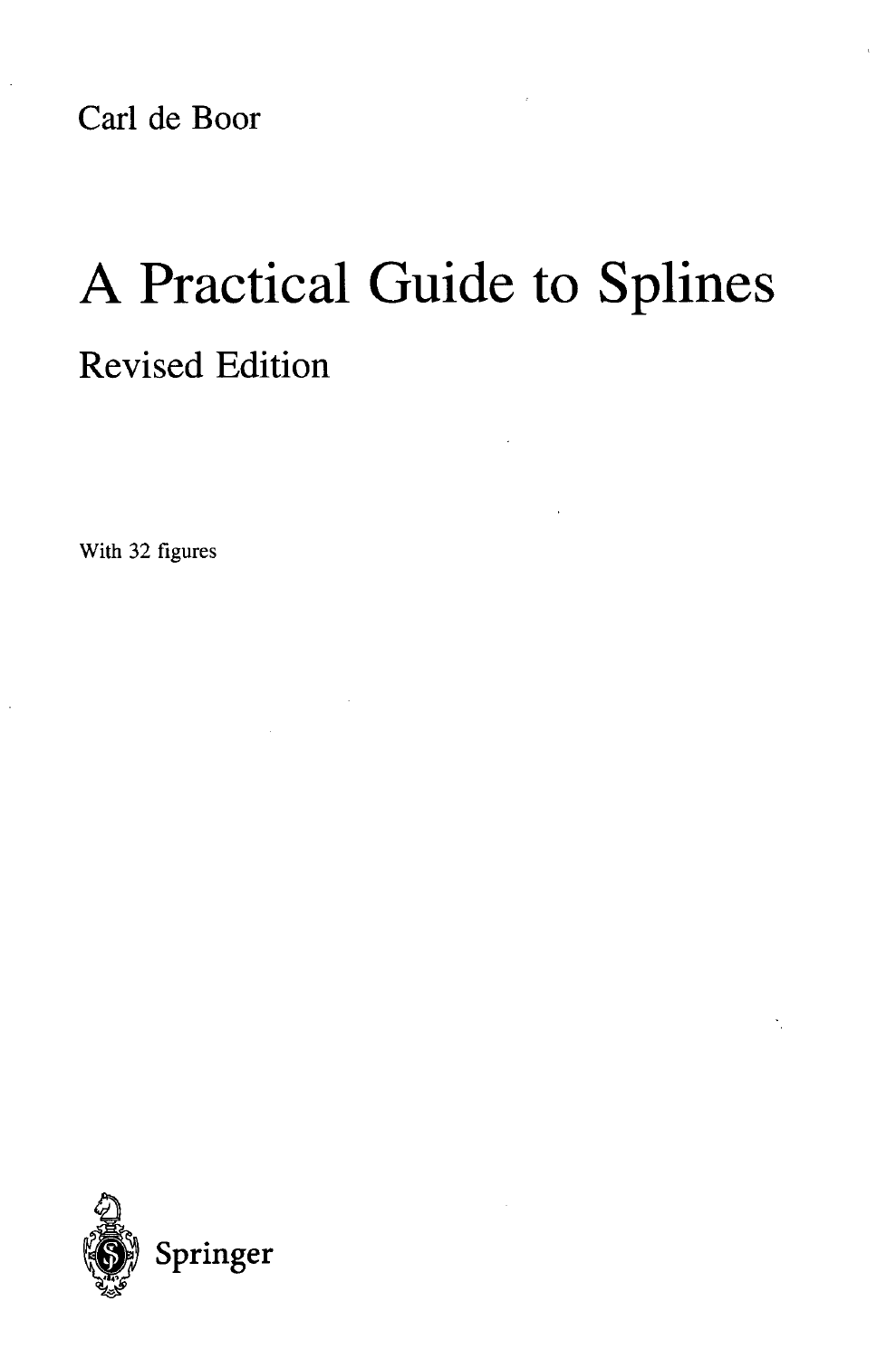## Contents

 $\hat{\mathcal{A}}$ 

| Preface                                                           | v                |
|-------------------------------------------------------------------|------------------|
| <b>Notation</b>                                                   | XV               |
| Polynomial Interpolation<br>$\mathbf{I}$ .                        |                  |
| Polynomial interpolation: Lagrange form                           | $\boldsymbol{2}$ |
| Polynomial Interpolation: Divided differences and Newton form     | 3                |
| Divided difference table                                          | 8                |
| Example: Osculatory interpolation to the logarithm                | 9                |
| Evaluation of the Newton form                                     | 9                |
| Example: Computing the derivatives of a polynomial in Newton form | 11               |
| Other polynomial forms and conditions                             | 12               |
| Problems                                                          | 15               |
| II • Limitations of Polynomial Approximation                      |                  |
| Uniform spacing of data can have bad consequences                 | 17               |
| Chebyshev sites are good                                          | 20               |
| Runge example with Chebyshev sites                                | 22               |
| Squareroot example                                                | 22               |
| Interpolation at Chebyshev sites is nearly optimal                | 24               |
| The distance from polynomials                                     | 24               |
| Problems                                                          | 27               |

 $\mathbb{Z}$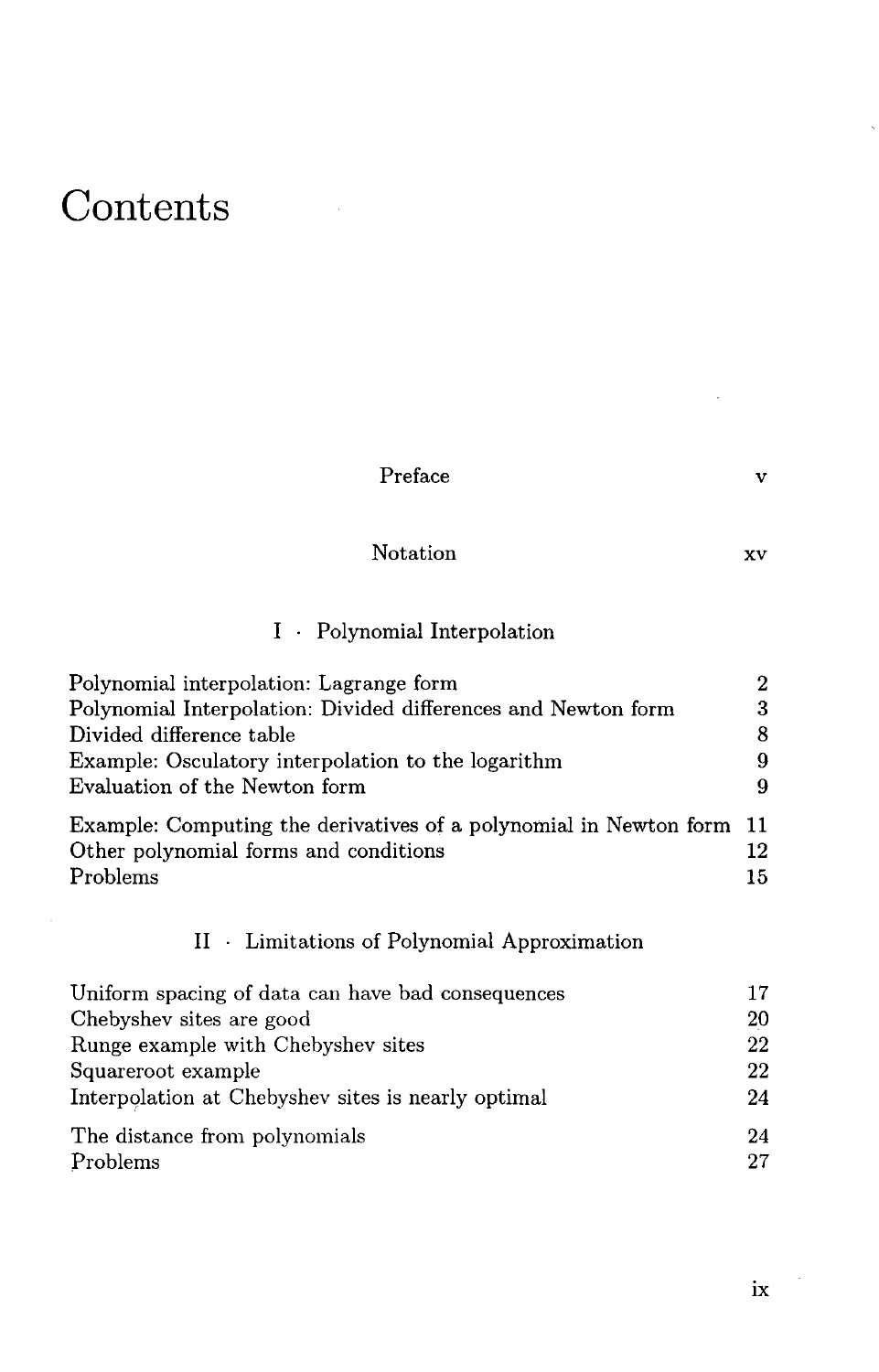#### x Contents

| III · Piecewise Linear Approximation                                                                                                                                                                                                                                 |                            |
|----------------------------------------------------------------------------------------------------------------------------------------------------------------------------------------------------------------------------------------------------------------------|----------------------------|
| Broken line interpolation<br>Broken line interpolation is nearly optimal<br>Least-squares approximation by broken lines<br>Good meshes<br>Problems                                                                                                                   | 31<br>32<br>32<br>35<br>37 |
| IV · Piecewise Cubic Interpolation                                                                                                                                                                                                                                   |                            |
| Piecewise cubic Hermite interpolation<br>Runge example continued<br>Piecewise cubic Bessel interpolation<br>Akima's interpolation<br>Cubic spline interpolation                                                                                                      | 40<br>41<br>42<br>42<br>43 |
| Boundary conditions<br>Problems                                                                                                                                                                                                                                      | 43<br>48                   |
| V · Best Approximation Properties of Complete Cubic Spline<br>Interpolation and Its Error<br>Problems                                                                                                                                                                | 51<br>56                   |
| VI · Parabolic Spline Interpolation                                                                                                                                                                                                                                  | 59                         |
| Problems                                                                                                                                                                                                                                                             | 64                         |
| VII • A Representation for Piecewise Polynomial Functions                                                                                                                                                                                                            |                            |
| Piecewise polynomial functions<br>The subroutine PPVALU<br>The subroutine INTERV<br>Problems                                                                                                                                                                         | 69<br>72<br>74<br>77       |
| VIII • The Spaces $\Pi_{\leq k,\xi,\nu}$ and the Truncated Power Basis                                                                                                                                                                                               |                            |
| Example: The smoothing of a histogram by parabolic splines<br>The space $\Pi_{\leq k,\boldsymbol{\xi},\boldsymbol{\nu}}$<br>The truncated power basis for $\Pi_{\leq k,\xi}$ and $\Pi_{\leq k,\xi,\nu}$<br>Example: The truncated power basis can be bad<br>Problems | 79<br>82<br>82<br>85<br>86 |

 $\hat{\boldsymbol{\beta}}$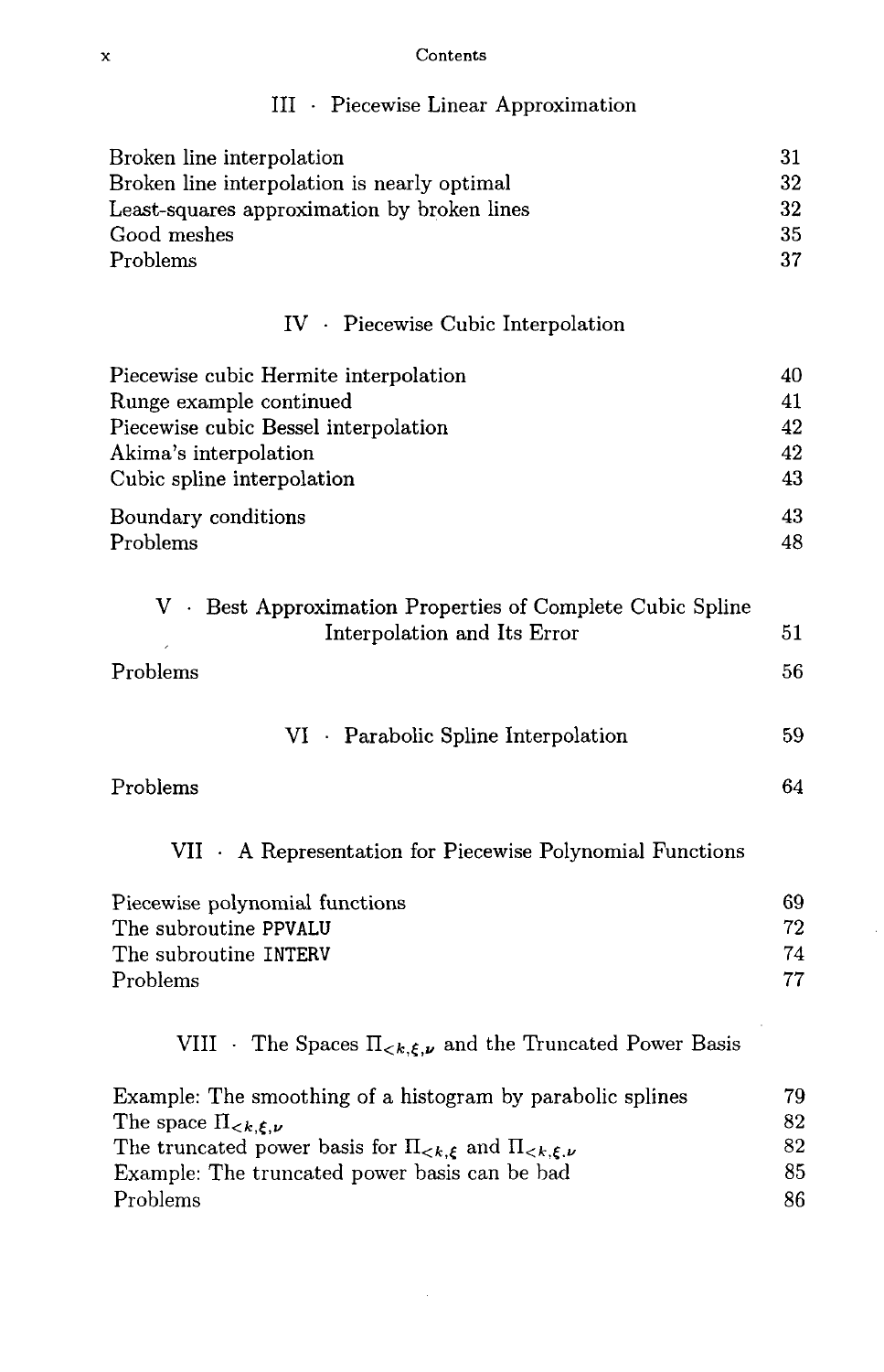| Definition of a B-spline                                     | 87  |
|--------------------------------------------------------------|-----|
| Two special knot sequences                                   | 89  |
| A recurrence relation for B-splines                          | 89  |
| Example: A sequence of parabolic B-splines                   | 91  |
| The spline space $\mathbf{\$}_{k,\mathbf{t}}$                | 93  |
| The polynomials in $\$_{k,\mathbf{t}}$                       | 94  |
| The pp functions in $\$_{k,\mathbf{t}}$                      | 96  |
| B stands for basis                                           | 99  |
| Conversion from one form to the other                        | 101 |
| Example: Conversion to B-form                                | 103 |
| Problems                                                     | 106 |
| $X \cdot$ The Stable Evaluation of B-Splines and Splines     |     |
| Stable evaluation of B-splines                               | 109 |
| The subroutine BSPLVB                                        | 109 |
| Example: To plot B-splines                                   | 113 |
| Example: To plot the polynomials that make up a B-spline     | 114 |
| Differentiation                                              | 115 |
| The subroutine BSPLPP                                        | 117 |
| Example: Computing a B-spline once again                     | 120 |
| The subroutine BVALUE                                        | 121 |
| Example: Computing a B-Spline one more time                  | 126 |
| Integration                                                  | 127 |
| Problems                                                     | 128 |
| XI • The B-Spline Series, Control Points, and Knot Insertion |     |
| Bounding spline values in terms of "nearby" coefficients     | 131 |
| Control points and control polygon                           | 133 |
| Knot insertion                                               | 135 |
| Variation diminution                                         | 138 |
| Schoenberg's variation diminishing spline approximation      | 141 |
| Problems                                                     | 142 |
|                                                              |     |

#### IX • The Representation of PP Functions by B-Splines

 $\mathbf{XII}$  - Local Spline Approximation and the Distance from Splines

| The distance of a continuous function from $\$_{k,t}$            | 145 |
|------------------------------------------------------------------|-----|
| The distance of a smooth function from $\$_{k,t}$                | 148 |
| Example: Schoenberg's variation-diminishing spline approximation | 149 |
| Local schemes that provide best possible approximation order     | 152 |
| Good knot placement                                              | 156 |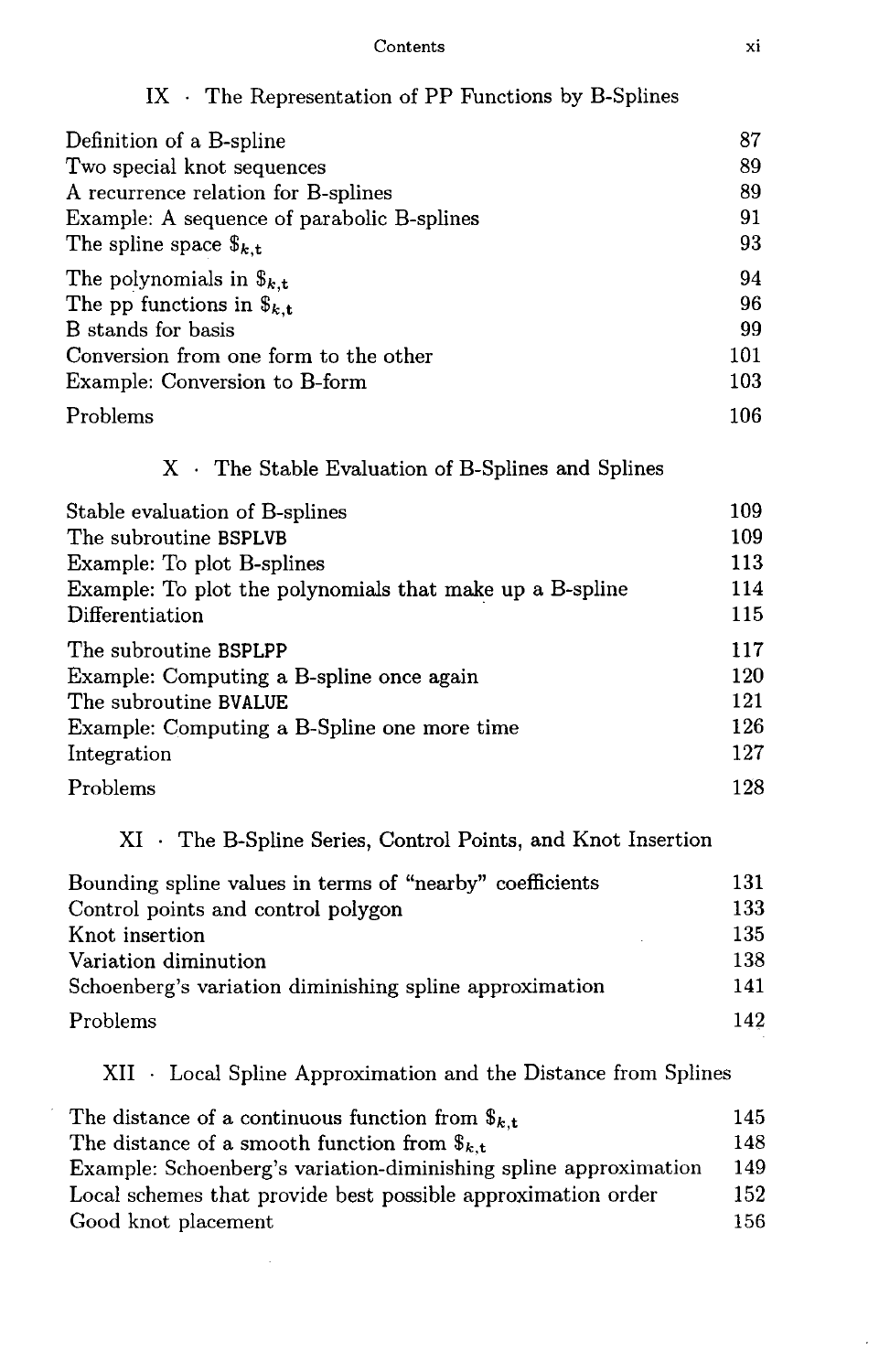xii Contents

| The subroutine NEWNOT                                       | 159 |
|-------------------------------------------------------------|-----|
| Example: A failure for NEWNOT                               | 161 |
| The distance from $\$_{k,n}$                                | 163 |
| Example: A failure for CUBSPL                               | 165 |
| Example: Knot placement works when used with a local scheme | 167 |
| Problems                                                    | 169 |

### $\,$  XIII  $\,$   $\,$  -  $\,$  Spline Interpolation

| The Schoenberg-Whitney Theorem                                       | 171        |
|----------------------------------------------------------------------|------------|
| Bandedness of the spline collocation matrix                          | 173        |
| Total positivity of the spline collocation matrix                    | 169        |
| The subroutine SPLINT                                                | 175        |
| The interplay between knots and data sites                           | 180        |
| Even order interpolation at knots                                    | 182        |
| Example: A large $  I  $ amplifies noise                             | 183        |
| Interpolation at knot averages                                       | 185        |
| Example: Cubic spline interpolation at knot averages with good knots | 186        |
| Interpolation at the Chebyshev-Demko sites                           | 189        |
| Optimal interpolation                                                | 193.       |
| Example: "Optimal" interpolation need not be "good"                  | 197        |
| Osculatory spline interpolation                                      | <b>200</b> |
| Problems                                                             | 204        |

### XIV • Smoothing and Least-Squares Approximation

| The smoothing spline of Schoenberg and Reinsch                            | 207         |
|---------------------------------------------------------------------------|-------------|
| The subroutine SMOOTH and its subroutines                                 | 211         |
| Example: The cubic smoothing spline                                       | 214         |
| Least-squares approximation                                               | 220         |
| Least-squares approximation from $\$_{k,t}$                               | 223         |
| The subroutine L2APPR (with BCHFAC/BCHSLV)                                | 224         |
| <b>L2MAIN</b> and its subroutines                                         | 228         |
| The use of L2APPR                                                         | $\cdot 232$ |
| Example: Fewer sign changes in the error than perhaps expected            | 232         |
| Example: The noise plateau in the error                                   | 235         |
| Example: Once more the Titanium Heat data                                 | 237         |
| Least-squares approximation by splines with variable knots                | 239         |
| Example: Approximation to the Titanium Heat data from $\mathcal{F}_{4,9}$ | 239         |
| Problems                                                                  | 240         |

 $\bar{\zeta}$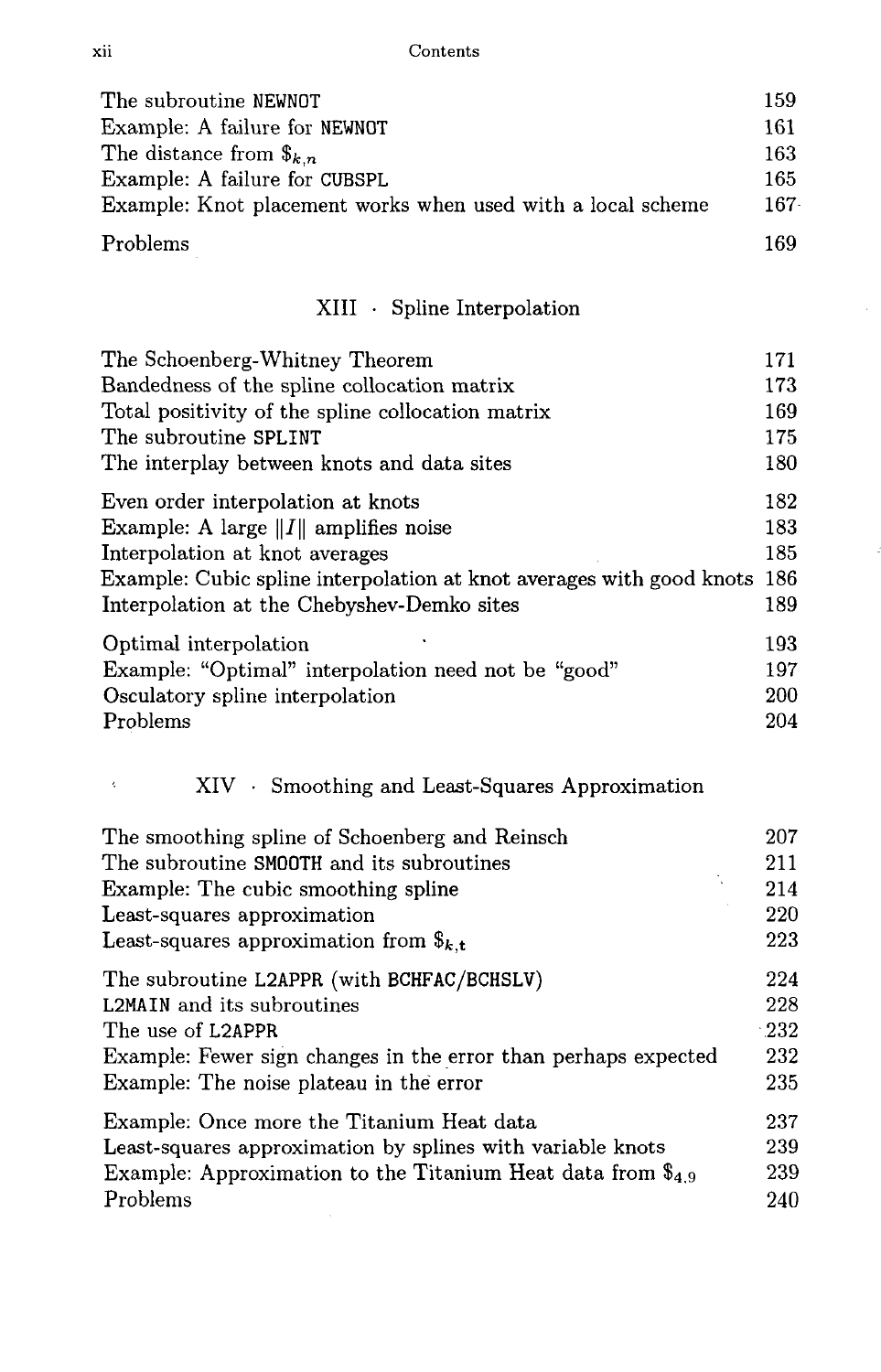Contents xiii

| XV · The Numerical Solution of an Ordinary Differential Equation<br>by Collocation          |     |
|---------------------------------------------------------------------------------------------|-----|
| Mathematical background<br>The almost block diagonal character of the system of collocation | 243 |
| equations; EQBLOK, PUTIT                                                                    | 246 |
| The subroutine BSPLVD                                                                       | 251 |
| COLLOC and its subroutines                                                                  | 253 |
| Example: A second order nonlinear two-point boundary-value                                  |     |
| problem with a boundary layer                                                               | 258 |
| Problems                                                                                    | 261 |
| XVI Taut Splines, Periodic Splines, Cardinal Splines and<br>the Approximation of Curves     |     |
| Lack of data                                                                                | 263 |
| "Extraneous" inflection points                                                              | 264 |
| Spline in tension                                                                           | 264 |
| Example: Coping with a large endslope                                                       | 265 |
| A taut cubic spline                                                                         | 266 |
| Example: Taut cubic spline interpolation to Titanium Heat data                              | 275 |
| Proper choice of parametrization                                                            | 276 |
| Example: Choice of parametrization is important                                             | 277 |
| The approximation of a curve                                                                | 279 |
| Nonlinear splines                                                                           | 280 |
| Periodic splines                                                                            | 282 |
| Cardinal splines                                                                            | 283 |
| Example: Conversion to ppform is cheaper when knots are uniform                             | 284 |
| Example: Cubic spline interpolation at uniformly spaced sites                               | 284 |
| Periodic splines on uniform meshes                                                          | 285 |
| Example: Periodic spline interpolation to uniformly spaced data                             |     |
| and harmonic analysis                                                                       | 287 |
| Problems                                                                                    | 289 |
| XVII · Surface Approximation by Tensor Products                                             |     |
| An abstract linear interpolation scheme                                                     | 291 |
| Tensor product of two linear spaces of functions                                            | 293 |
| Example: Evaluation of a tensor product spline.                                             | 297 |
| The tensor product of two linear interpolation schemes                                      | 297 |
| The calculation of a tensor product interpolant                                             | 299 |